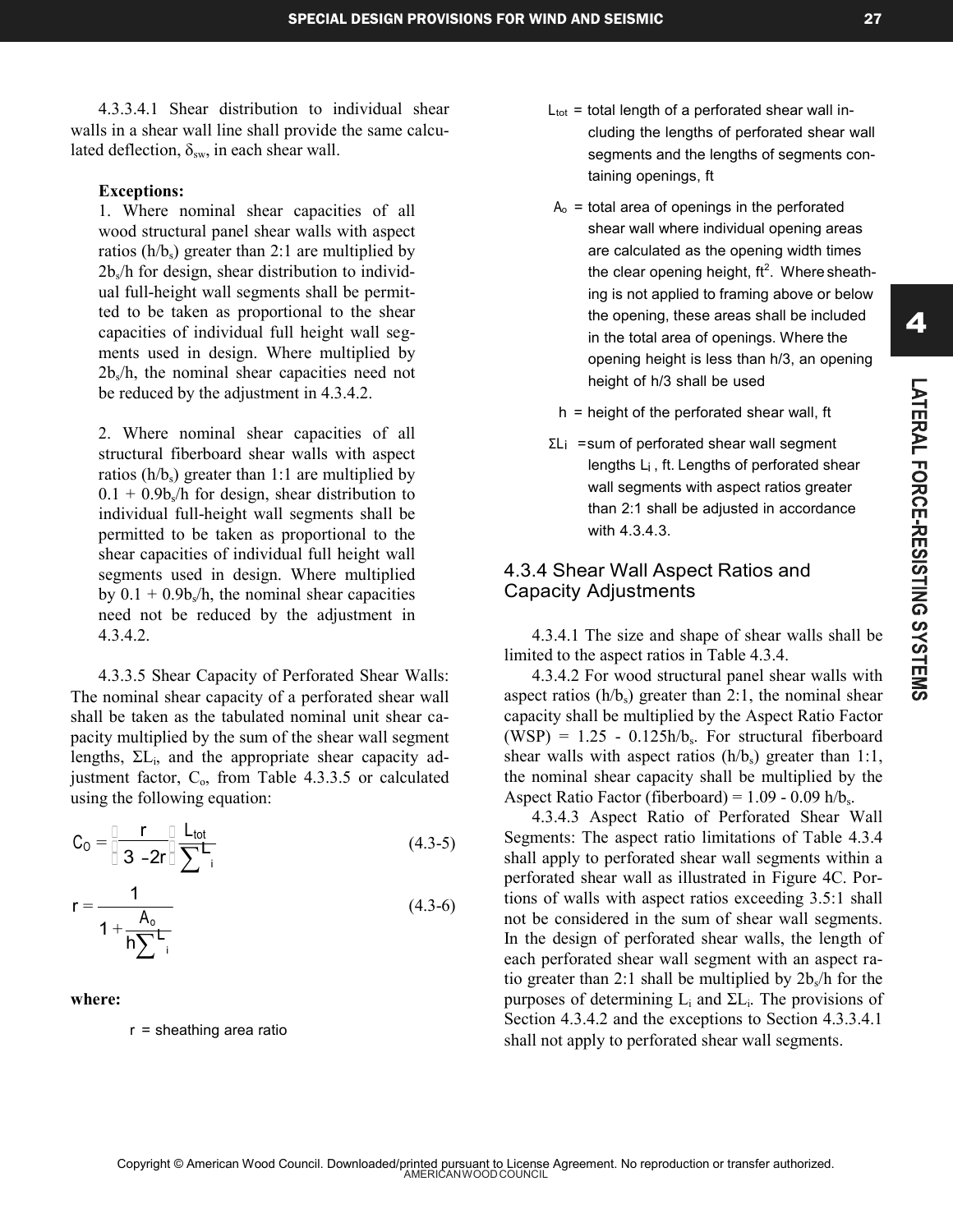|                                            | Maximum Opening Height <sup>1</sup>   |            |           |           |            |
|--------------------------------------------|---------------------------------------|------------|-----------|-----------|------------|
| Wall Height, h                             | h/3                                   | h/2        | 2h/3      | 5h/6      | h          |
| 8' Wall                                    | $2' - 8"$                             | $4' - 0''$ | $5' - 4"$ | $6' - 8"$ | $8' - 0''$ |
| 10' Wall                                   | $3' - 4"$                             | $5 - 0"$   | $6' - 8"$ | $8' - 4"$ | $10' - 0"$ |
| Percent Full-Height Sheathing <sup>2</sup> | <b>Effective Shear Capacity Ratio</b> |            |           |           |            |
| 10%                                        | 1.00                                  | 0.69       | 0.53      | 0.43      | 0.36       |
| 20%                                        | 1.00                                  | 0.71       | 0.56      | 0.45      | 0.38       |
| 30%                                        | 1.00                                  | 0.74       | 0.59      | 0.49      | 0.42       |
| 40%                                        | 1.00                                  | 0.77       | 0.63      | 0.53      | 0.45       |
| 50%                                        | 1.00                                  | 0.80       | 0.67      | 0.57      | 0.50       |
| 60%                                        | 1.00                                  | 0.83       | 0.71      | 0.63      | 0.56       |
| 70%                                        | 1.00                                  | 0.87       | 0.77      | 0.69      | 0.63       |
| 80%                                        | 1.00                                  | 0.91       | 0.83      | 0.77      | 0.71       |
| 90%                                        | 1.00                                  | 0.95       | 0.91      | 0.87      | 0.83       |
| 100%                                       | 1.00                                  | 1.00       | 1.00      | 1.00      | 1.00       |

#### Table 4.3.3.5 Shear Capacity Adjustment Factor,  $\textsf{C}_\textup{o}$

1 The maximum opening height shall be taken as the maximum opening clear height in a perforated shear wall. Where areas above and/or below an opening remain unsheathed, the height of each opening shall be defined as the clear height of the opening plus the unsheathed areas.

2 The sum of the perforated shear wall segment lengths,  $\sum L_i$ , divided by the total length of the perforated shear wall,  $L_{tot}$ . Lengths of perforated shear wall segments with aspect ratios greater than 2:1 shall be adjusted in accordance with Section 4.3.4.3.

4.3.4.4 Aspect Ratio of Force-transfer Shear Walls: The aspect ratio limitations of Table 4.3.4 shall apply to the overall shear wall including openings and to each wall pier at the sides of openings. The height of a wall pier with an opening on one side shall be defined as the clear height of the pier at the side of the opening. The height of a wall pier with an opening on each side shall be defined as the larger of the clear heights of the pier at the sides of the openings. The length of a wall pier shall be defined as the sheathed length of the pier. Wall piers with aspect ratios exceeding 3.5:1 shall not be considered as portions of force-transfer shear walls.

| Table 4.3.4 | <b>Maximum Shear Wall Aspect</b> |
|-------------|----------------------------------|
|             | Ratios                           |

| <b>Shear Wall</b>                 | <b>Maximum</b> |  |
|-----------------------------------|----------------|--|
| <b>Sheathing Type</b>             | $h/b_s$ Ratio  |  |
| Wood structural panels, unblocked | 2:1            |  |
| Wood structural panels, blocked   | 3.5:1          |  |
| Particleboard, blocked            | 2:1            |  |
| Diagonal sheathing, conventional  | 2:1            |  |
| Gypsum wallboard                  | $2.1^1$        |  |
| Portland cement plaster           | $2.1^1$        |  |
| Structural Fiberboard             | 3.5:1          |  |

1 Walls having aspect ratios exceeding 1.5:1 shall be blocked shear walls.

## 4.3.5 Shear Wall Types

Where individual full-height wall segments are designed as shear walls, the provisions of 4.3.5.1 shall apply. For shear walls with openings, where framing members, blocking, and connections around the openings are designed for force transfer around the openings (force-transfer shear walls) the provisions of 4.3.5.2 shall apply. For shear walls with openings, where framing members, blocking, and connections around the opening are not designed for force transfer around the openings (perforated shear walls) the provisions of 4.3.5.3 shall apply or individual full-height wall segments shall be designed per 4.3.5.1

4.3.5.1 Individual Full-Height Wall Segments: Where individual full-height wall segments are designed as shear walls without openings, the aspect ratio limitations of 4.3.4 shall apply to each full-height wall segment as illustrated in Figure 4D. The following limitations shall apply:

- 1. Openings shall be permitted to occur beyond the ends of a shear wall. The length of such openings shall not be included in the length of the shear walls.
- 2. Where out-of-plane offsets occur, portions of the wall on each side of the offset shall be considered as separate shear walls.
- Collectors for shear transfer to individual full-3. height wall segments shall be provided.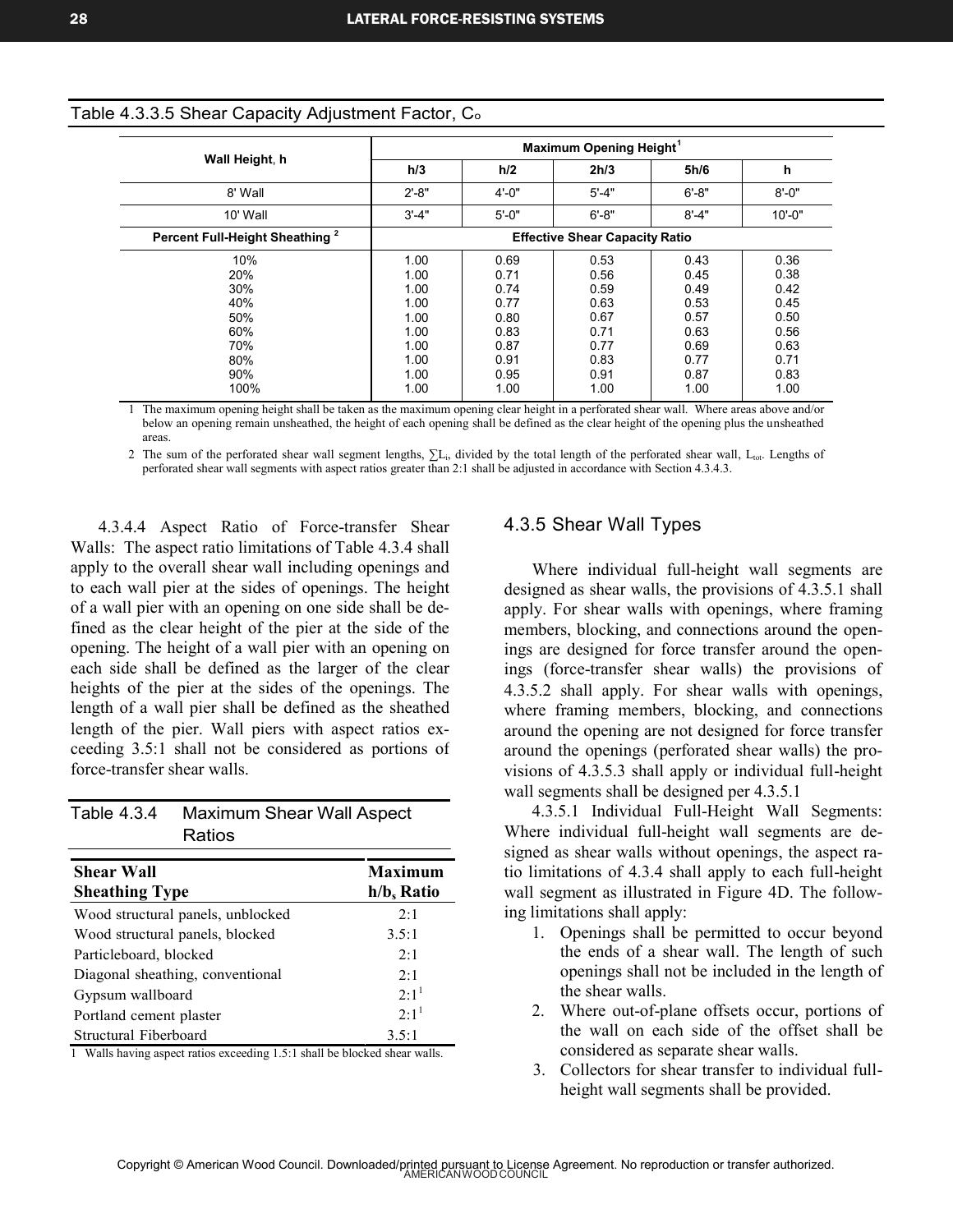



Note:  $b_s$  is the minimum shear wall segment length, b, in the perforated shear wall.

# Figure 4D Typical Individual Full-Height Wall Segments Height-to-Width Ratio



4.3.5.2 Force-transfer Shear Walls: Where shear walls with openings are designed for force transfer around the openings, the aspect ratio limitations of 4.3.4.4 shall apply as illustrated in Figure 4E. Design for force transfer shall be based on a rational analysis. The following limitations shall apply:

- 1. The length of each wall pier shall not be less than 2'.
- 2. A full-height wall segment shall be located at each end of a force-transfer shear wall.
- 3. Where out-of-plane offsets occur, portions of the wall on each side of the offset shall be considered as separate force-transfer shear walls.
- 4. Collectors for shear transfer shall be provided through the full length of the force-transfer shear wall.

# Figure 4E Typical Shear Wall Height-to-Width Ratio for Shear Walls Designed for Force Transfer Around Openings



4.3.5.3 Perforated Shear Walls: Where shear walls with openings are not designed for force transfer around the openings, they shall be designed as perforated shear walls. Perforated shear walls shall be sheathed on one or both sides with wood structural panel sheathing. The combined nominal unit shear

4